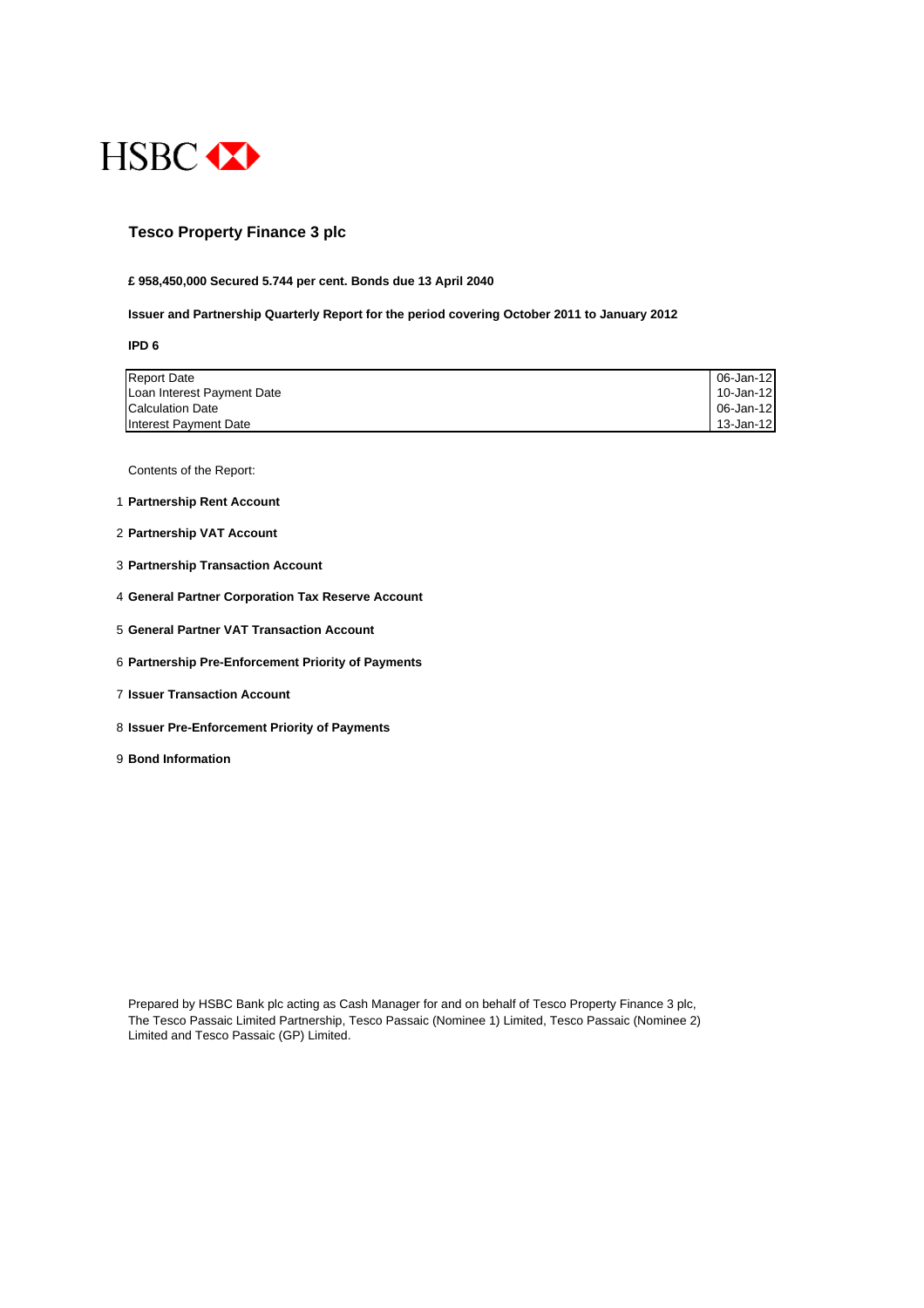### **1. Partnership Rent Account 70295444**

|             | Opening Balance                    | 2.53 Cr          |       |
|-------------|------------------------------------|------------------|-------|
| <b>DATE</b> | <b>ENTRY DETAILS</b>               | AMOUNT (£)       | CR/DR |
| 07-Jul-10   | Initial Deposit on Closing Date    | 5,000.00 Cr      |       |
| 22-Dec-12   | Rent                               | 12,792,761.50 Cr |       |
| 10-Jan-12   | To Partnership Transaction Account | 12,792,764.00 Dr |       |
|             | <b>Closing Balance</b>             | 5,000.03 Cr      |       |

### **2. Partnership VAT Account 70295460**

| <b>DATE</b>            | Opening Balance<br><b>ENTRY DETAILS</b> | 2,561,437.46 Cr<br>AMOUNT (£)      | CR/DR |
|------------------------|-----------------------------------------|------------------------------------|-------|
| 26-Oct-11<br>22-Dec-11 | <b>VAT Payment</b><br>VAT Funding       | 2,558,552.30 Dr<br>2,558,552.30 Cr |       |
|                        | <b>Closing Balance</b>                  | 2,561,437.46 Cr                    |       |

### **3. Partnership Transaction Account 70295452**

|               | <b>Opening Balance</b>     | 306,170.48 Cr    |       |
|---------------|----------------------------|------------------|-------|
| <b>DATE</b>   | <b>ENTRY DETAILS</b>       | AMOUNT (£)       | CR/DR |
|               |                            |                  |       |
| $09 - Jan-12$ | <b>Credit Interest</b>     | 1,490.27 Cr      |       |
| 10-Jan-12     | <b>Transfer from Rent</b>  | 12,792,764.00 Cr |       |
| 10-Jan-12     | <b>Trustee Fee</b>         | 1,500.00 Dr      |       |
| 10-Jan-12     | <b>Ongoing Fee</b>         | 58,073.60 Dr     |       |
| $10 - Jan-12$ | <b>Expenses</b>            | 66,162.55 Dr     |       |
| 10-Jan-12     | Partnership Swap payment   | 1,911,621.66 Cr  |       |
| 10-Jan-12     | <b>Partnership Debt</b>    | 14,456,591.75 Dr |       |
| $10 - Jan-12$ | <b>Transfer to General</b> | $0.00$ Dr        |       |
|               |                            |                  |       |
|               |                            |                  |       |
|               | <b>Closing Balance</b>     | 429,718.51 Cr    |       |
|               |                            |                  |       |

### **4. General Partner Corporation Tax Reserve Account 70295487**

|             | Opening Balance        | $0.00$ Cr  |       |
|-------------|------------------------|------------|-------|
| <b>DATE</b> | <b>ENTRY DETAILS</b>   | AMOUNT (£) | CR/DR |
|             |                        |            |       |
|             | <b>Closing Balance</b> | $0.00$ Cr  |       |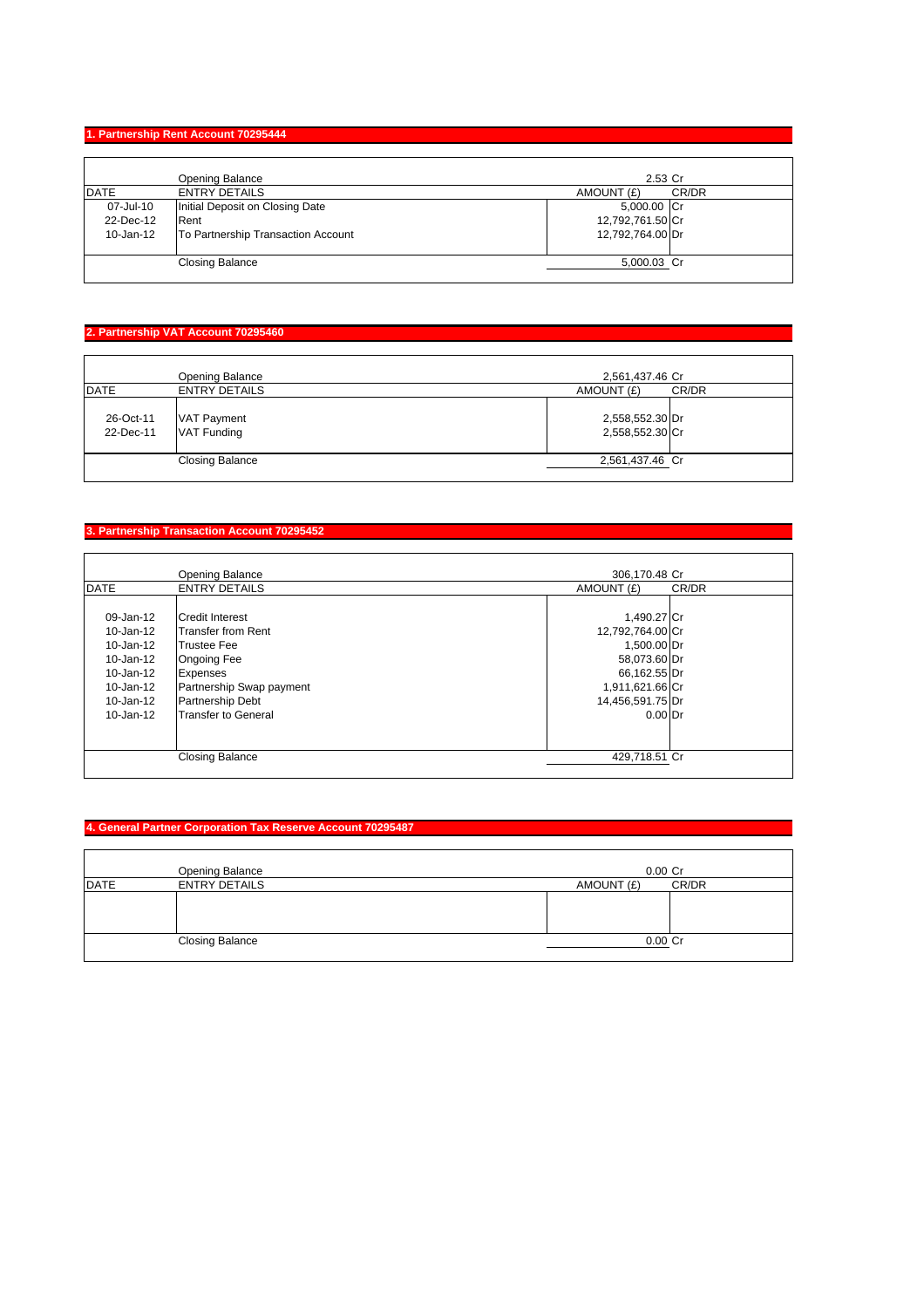### **5. General Partner VAT Transaction Account 70298993**

|                        | <b>Opening Balance</b>                          | 67,632.25 Cr             |       |
|------------------------|-------------------------------------------------|--------------------------|-------|
| <b>DATE</b>            | <b>ENTRY DETAILS</b>                            | AMOUNT (£)               | CR/DR |
| 09-Jan-12<br>14-Dec-11 | <b>Credit Interest</b><br><b>HMRC VAT Repay</b> | 33.78 Cr<br>71,600.00 Cr |       |
|                        | <b>Closing Balance</b>                          | 139,266.03 Cr            |       |

| <b>Expense Reserve Ledger - Max GBP 500,000.00</b> |                   |              |  |
|----------------------------------------------------|-------------------|--------------|--|
|                                                    | Date<br>10-Jan-12 | 36,118.51 Cr |  |
|                                                    | Balance           | 36,118.51    |  |

### **6. Partnership Pre-Enforcement Priority of Payments**

|           |                                                                                    | <b>Funds Paid Out of</b> | <b>Funds Received into</b> |
|-----------|------------------------------------------------------------------------------------|--------------------------|----------------------------|
| Date      |                                                                                    | account(E)               | account(E)                 |
| 10-Jan-12 |                                                                                    |                          |                            |
|           | <b>Partnership Available Funds</b>                                                 |                          |                            |
|           |                                                                                    |                          |                            |
|           | a Rental Income                                                                    |                          | 12,792,764.00              |
|           | b Funds from Issuer under Partnership Swaps                                        |                          | 14,456,632.00              |
|           | c From Partnership VAT Account                                                     |                          |                            |
|           | d From Partnership Disposal Proceeds Account                                       |                          |                            |
|           | e From Partnership Insurance Proceeds Account                                      |                          |                            |
|           | f Interest received by the Partnership Accounts and Rent Account                   |                          | 1,490.27                   |
|           | g Eligible Investment Earnings by Partnership                                      |                          |                            |
|           | h Advance under Committed Subordinated Loan Agreement                              |                          |                            |
|           | i Net proceeds of a CPO Disposal or a Mortgage Property                            |                          |                            |
|           | Net proceeds of a disposal of a Mortgage Property                                  |                          |                            |
|           | k Any other sums standing to the credit of the Partnership Transaction Ac          |                          | 71,445.48                  |
|           | <b>Partnership Pre-Enforcement Priority of Payments</b>                            |                          |                            |
|           |                                                                                    |                          |                            |
|           | a Partnership Security Trustee Fees                                                | 1,500.00                 |                            |
|           | b Issuer Security Trustee Fee, Bond Trustee, operating expenses of the             | 52,323.60                |                            |
|           | Issuer (Ongoing Partnership Facility Fee)                                          |                          |                            |
|           | c Partnership Operating Expenses excluding GP UK Tax                               | 39,202.80                |                            |
|           | d Partnership Operator Fee<br>d Property Advisor Fee (Annual 25 K Jan)             | 4,500.00                 |                            |
|           | d Nominees Corporate Services Provider Fee                                         | 4,500.00                 |                            |
|           | d Nominees Holdco Corporate Services Provider Fee                                  | 8,959.75                 |                            |
|           | d PL Propco Corporate Services Provider Fees                                       | 9,000.00                 |                            |
|           | d Nominees Side Letter payments                                                    |                          |                            |
|           |                                                                                    |                          |                            |
|           | d Nominees Holdco Side Letter payments<br>d Account Bank Fee                       |                          |                            |
|           |                                                                                    |                          |                            |
|           | d Cash Manager Fee                                                                 |                          |                            |
|           | Issuer Account Bank, PPA CM, CSP Fee (Ongoing Partnership Facility                 |                          |                            |
|           | d Fee)                                                                             | 5,000.00                 |                            |
|           | d Headlease payment                                                                |                          |                            |
|           | e Partnership Expenses Ledger payment (max £6,250)                                 | 6,250.00                 |                            |
|           | f Partnership Debt Interest                                                        | 13,722,655.75            |                            |
|           | f Partnership Swap payment                                                         | 12,545,010.34            |                            |
|           | g Partnership Debt Principal                                                       | 733,936.00               |                            |
|           | Issuer Partnership Swap Termination Amount (Ongoing Partnership<br>h Facility Fee) | 750.00                   |                            |
|           |                                                                                    |                          |                            |
|           | i Partnership Swap Termination Amount<br>j Property Pool Manager Fee               |                          |                            |
|           | k Partnership Expenses Ledger payment                                              | 158,875.00<br>29,868.51  |                            |
|           |                                                                                    |                          |                            |
|           | <b>I</b> Alteration Adjustment Rent                                                |                          |                            |
|           | m Committed Subordinated Loan payment                                              |                          |                            |
|           | n Partnership Distribution Account                                                 |                          |                            |
|           | Totals                                                                             | 27,322,331.75            | 27,322,331.75              |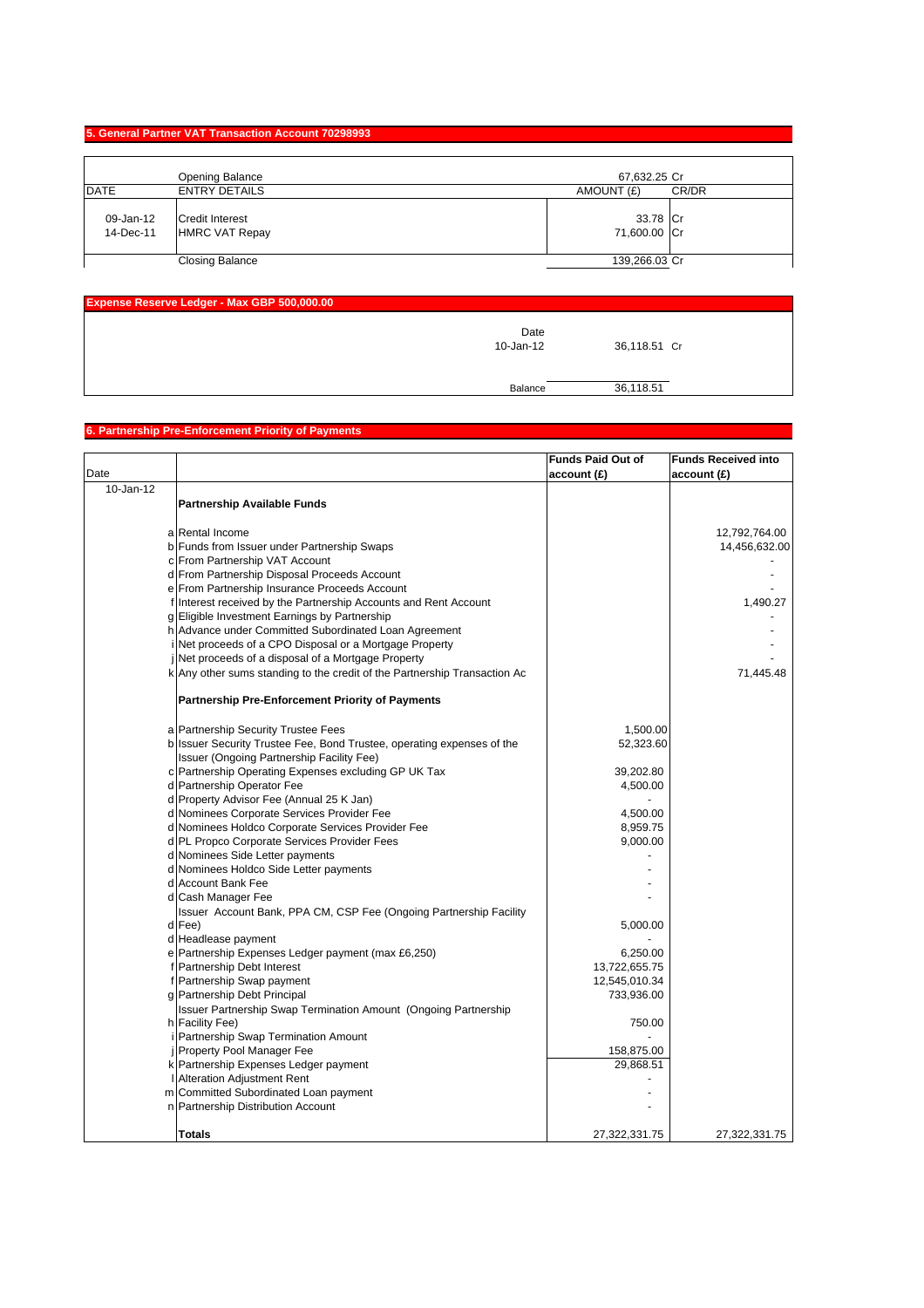### **7. Issuer Transaction Account 70295495**

|               | Opening Balance        | 20.902.94 Cr        |
|---------------|------------------------|---------------------|
| <b>DATE</b>   | <b>ENTRY DETAILS</b>   | CR/DR<br>AMOUNT (£) |
|               |                        |                     |
| 09-Jan-12     | Credit Interest        | 186.98 Cr           |
| 13-Jul-11     | <b>Issuer Profit</b>   | 750.00 Cr           |
| 13-Jan-12     | <b>Swaps Receipts</b>  | 1,911,621.66 Cr     |
| 13-Jan-12     | Partnership Debt       | 14,456,591.75 Cr    |
| 13-Jan-12     | <b>Swap Pays</b>       | 1,911,621.66 Dr     |
| 13-Jan-12     | <b>Ongoing Fee</b>     | 58,073.60 Cr        |
| 13-Jan-12     | <b>HSBC</b> Fee        | 7,700.00 Dr         |
| 13-Jan-12     | Moodys Fee             | 49,623.60 Dr        |
| 13-Jan-12     | <b>Issuer Fees</b>     | $0.00$ Dr           |
| $13 - Jan-12$ | <b>Notes</b>           | 14,456,591.75 Dr    |
|               |                        |                     |
|               | <b>Closing Balance</b> | 22,589.92 Cr        |
|               |                        |                     |

# **8. Issuer Pre-Enforcement Priority of Payments**

| Date      |                                                        | <b>Funds Paid Out of</b><br>account(E) | <b>Funds Received into</b><br>account(E) |
|-----------|--------------------------------------------------------|----------------------------------------|------------------------------------------|
| 13-Jan-12 |                                                        |                                        |                                          |
|           | <b>Issuer Available Funds</b>                          |                                        |                                          |
|           | a Funds due to Issuer under Partnership Swap Agreement |                                        | 12,545,010.34                            |
|           | b Amounts due to Issuer in respect of Partnership Loan |                                        | 14,514,665.35                            |
|           | c Any amount due to Issuer under Issuer Swap Agreement |                                        | 14,456,632.00                            |
|           | d Interest Received by Issuer on Transaction Account   |                                        | 186.98                                   |
|           | e Eigible Investment Earnings                          |                                        |                                          |
|           | <b>Issuer Pre-Enforcement Priority of Payments</b>     |                                        |                                          |
|           | a Bond Trustee Fee                                     | 1,200.00                               |                                          |
|           | a Issuer Security Trustee Fee                          | 1,500.00                               |                                          |
|           | <b>b</b> Issuer Operating Expenses                     | 49,623.60                              |                                          |
|           | c Issuer/Issuer Holdco Corporate Services Provider Fee |                                        |                                          |
|           | c Paying Agent Fee                                     | 500.00                                 |                                          |
|           | c Account Bank Fee                                     | 750.00                                 |                                          |
|           | c Cash Manager Fee                                     | 3.750.00                               |                                          |
|           | d Bond Interest                                        | 13,722,655.75                          |                                          |
|           | d Bond Principal                                       | 733,936.00                             |                                          |
|           | d Issuer Swap Provider                                 | 12,545,010.34                          |                                          |
|           | d Partnership Swap payment                             | 14,456,632.00                          |                                          |
|           | e Issuer Profit                                        | 750.00                                 |                                          |
|           | f Swap Subordinated Amounts                            |                                        |                                          |
|           | g Issuer Partnership Swap Termination Amount           |                                        |                                          |
|           | h Issuer Transaction Account                           | 186.98                                 |                                          |
|           | <b>Totals</b>                                          | 41,516,494.67                          | 41,516,494.67                            |